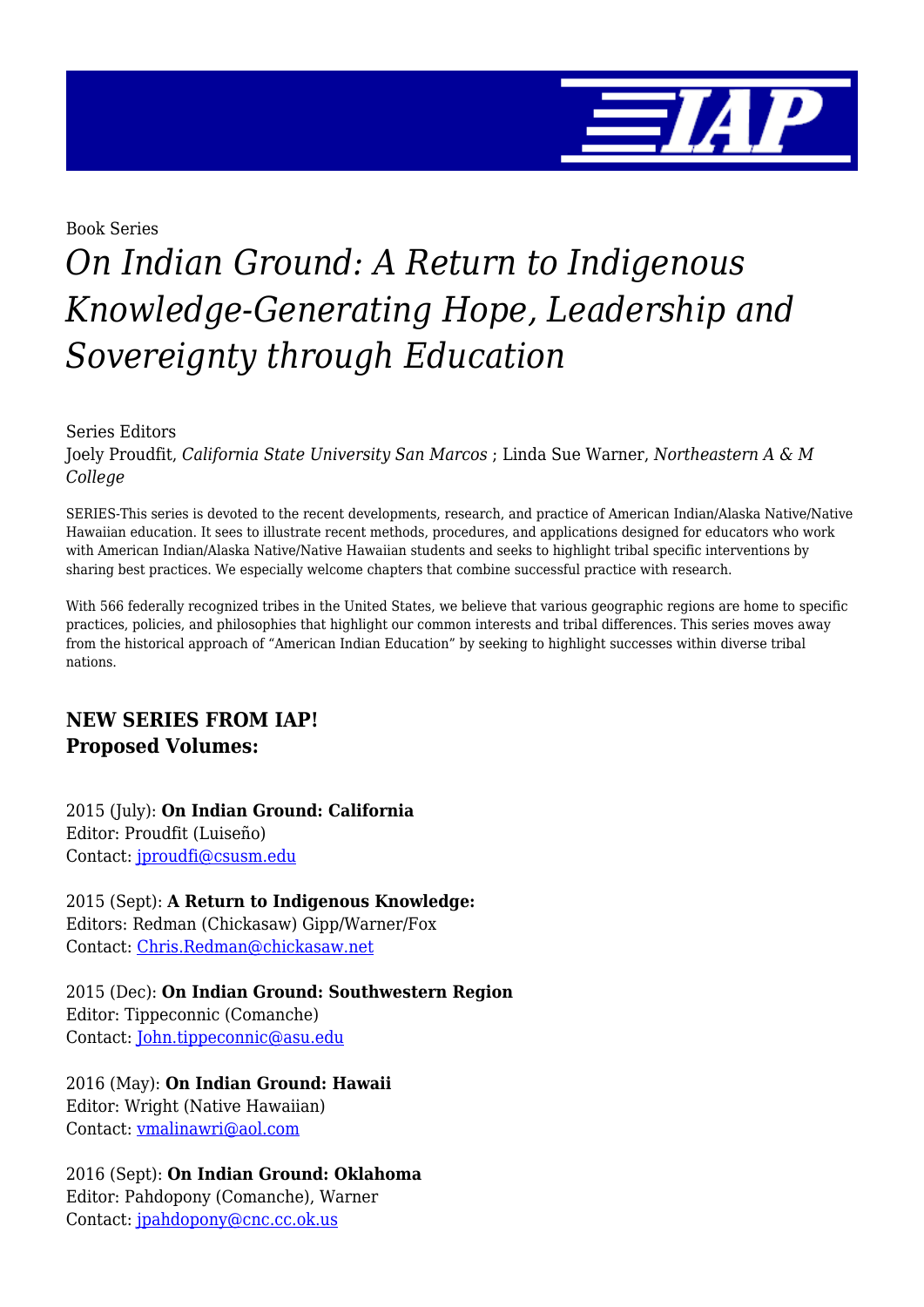2016 (Dec): **On Indian Ground: Northern Plains** ND, SD, WY, MT, NE Editor: Gipp (Lakota) Contact: [geg1@verizon.net](mailto:gegipp1@verison.net)

2017 (May): **On Indian Ground: The Northwest** WA, OR, ID Editor: Jacobs (Yakama), Ross Contact: [mjacob@sandiego.edu](mailto:mjacob@sandiego.edu)

2017 (Sept): **On Indian Ground: The South** NC, AR, GA, TN, MS Editor: Faircloth (Coharie) Contact: [scfairc2@ncsu.edu](mailto:scfairc2@ncsu.edu)

2017 (Dec): **On Indian Ground: Northern Woodlands** WI, MI, MN, NY Editor: Wilson (Choctaw) Contact: [Michael@uwm.edu](mailto:Michael@uwm.edu)

2017 (July): **On Indian Ground: Alaska** Editor: Warner (Comanche) Contact: [lsuewarner@yahoo.com](mailto:lsuewarner@yahoo.com)

### **CALL FOR CHAPTERS**

## **Objectives:**

• An easy reading volume that focuses on a specific geographic region and the tribes residing within that region to be used by practitioners and researchers who work with Indian people. • Each volume will include models, case studies, and references or links to both curriculum materials and current research.

## **Target Audience:**

Each book seeks to offer teachers, administrators, tribal community members and researchers a refreshed, enhanced, and in-depth view of practice as well as theoretical and empirical research for a specific region.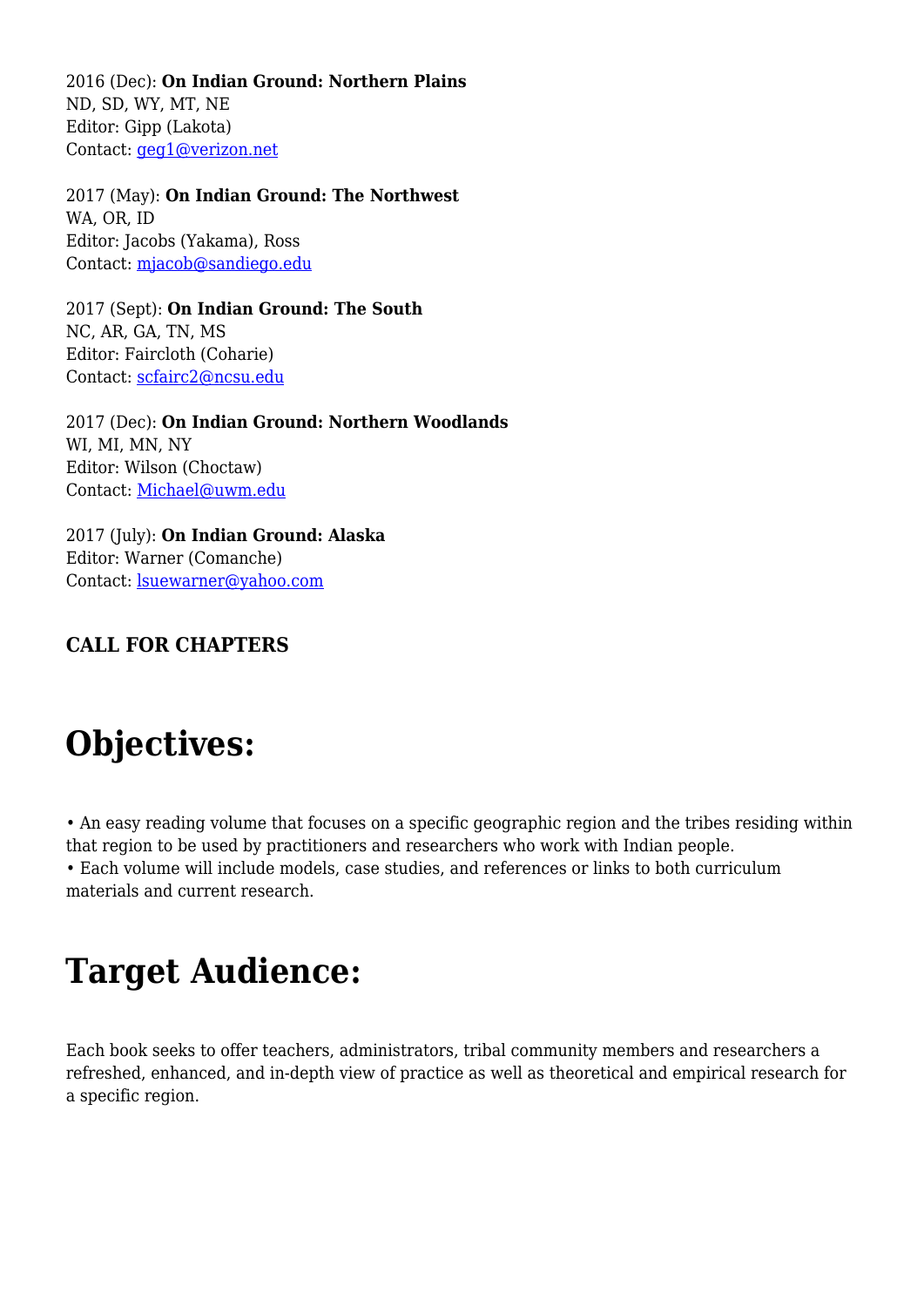## **Publisher:**

This series is scheduled to be published by Information Age Publishing. For additional information regarding the publisher, please visit http://www.infoagepub.com/guidelines.html. Please note that we will use APA style sheet with double spacing. It is helpful if you would name you electronic file as follows:

YOURLASTNAME.Chapter#. Title

Example: Warner.Chapter3.TribalEducation.Dept

The first volume in the series is anticipated to be released in Summer 2015.

## **Specific Chapter Contents**

1. A history of Indian education within the State/s; expect multiple authors if region includes multiple starts to be combined into one chapter.

- 2. Indian education policy/politics & case law & tribal governance
- 3. Tribal Departments of Education & Education Associations
- 4. Early childhood education; P-K and Head start

5. K-12 Best practices (cultural pedagogy and native ways of knowing); expect multiple authors if region includes multi-tribal efforts to be combined into one chapter.

- 6. Language revitalization
- 7. Post-secondary education (tribal colleges and public and private IHEs)
- 8. Exceptional education
- 9. Curriculum Assessment Practices
- 10. Counseling
- 11. Use of technology
- 12. Funding/Finance
- 13. Parents & tribal community efforts
- 14. Research and Evaluation
- 15. (Open to any topic designated by the volume editor)

We expect such cross-cutting themes such as sustainability, gaming, economic development, health and wellness, etc. will be incorporated as relevant.

## **Submission Procedure:**

Authors are invited to submit a 1-2 page chapter proposal for one of the topics listed above to the Volume Editor. Proposals are invited no later than August 1, 2014 for 2015 publications. Contact volume editor for updates. Inquiries may be forwarded to series editors as well:

[lsuewarner@yahoo.com](mailto:lsuewarner@yahoo.com)

**Books in this series:**

- On Indian Ground
- On Indian Ground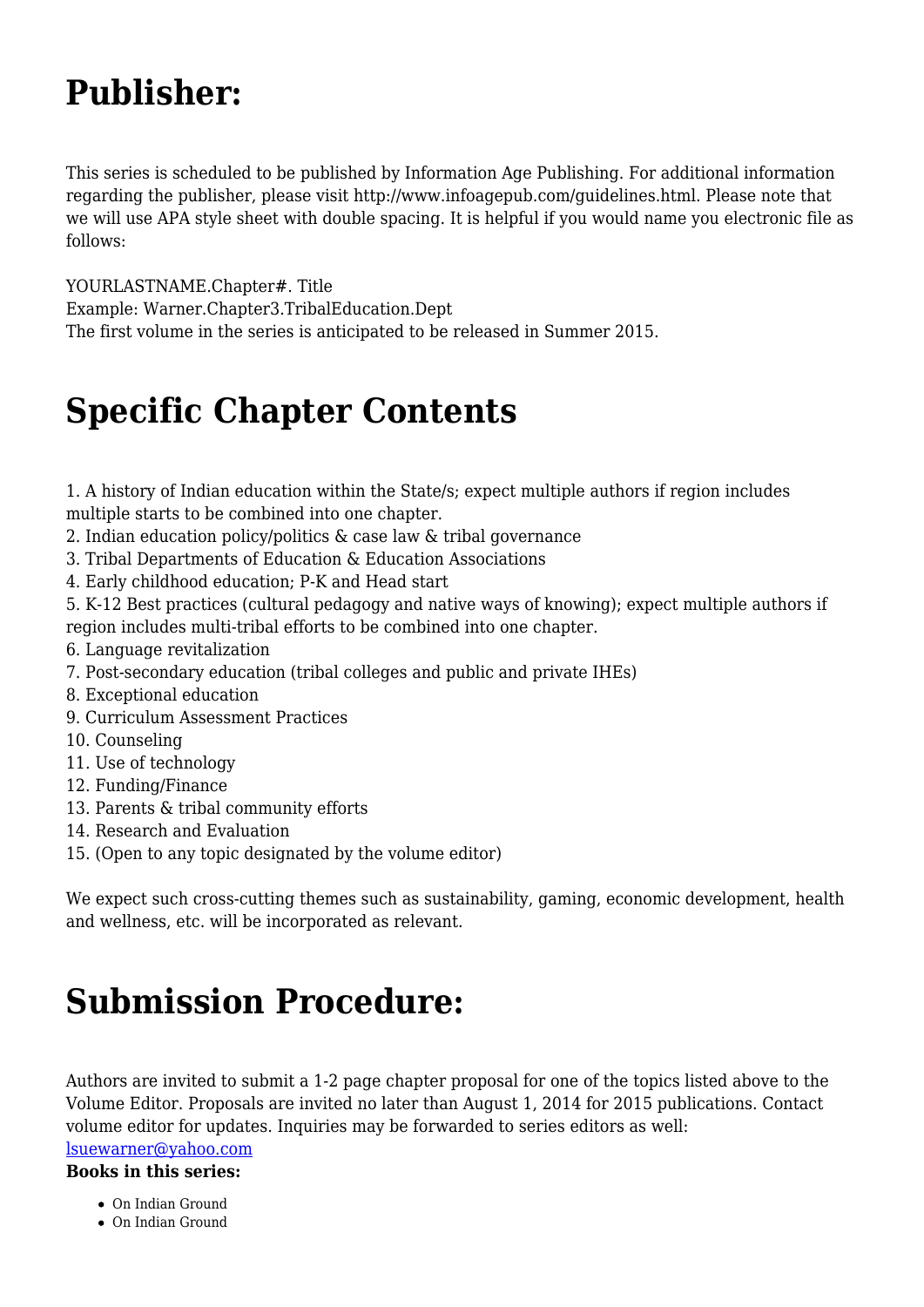On Indian Ground

#### \*\*\*\*\*\*\*\*\*\*\*\*\*\*\*\*\*\*\*\*\*\*\*\*\*\*\*\*\*\*\*\*\*\*\*\*

#### **Special Paperback Set Price: \$36.50 per book + FREE SHIPPING when you order the complete series.**

*To view this series online visit: http://www.infoagepub.com/series/on-indian-ground*

**IAP - Information Age Publishing, PO Box 79049, Charlotte, NC 28271 tel: 704-752-9125 fax: 704-752-9113 URL: www.infoagepub.com**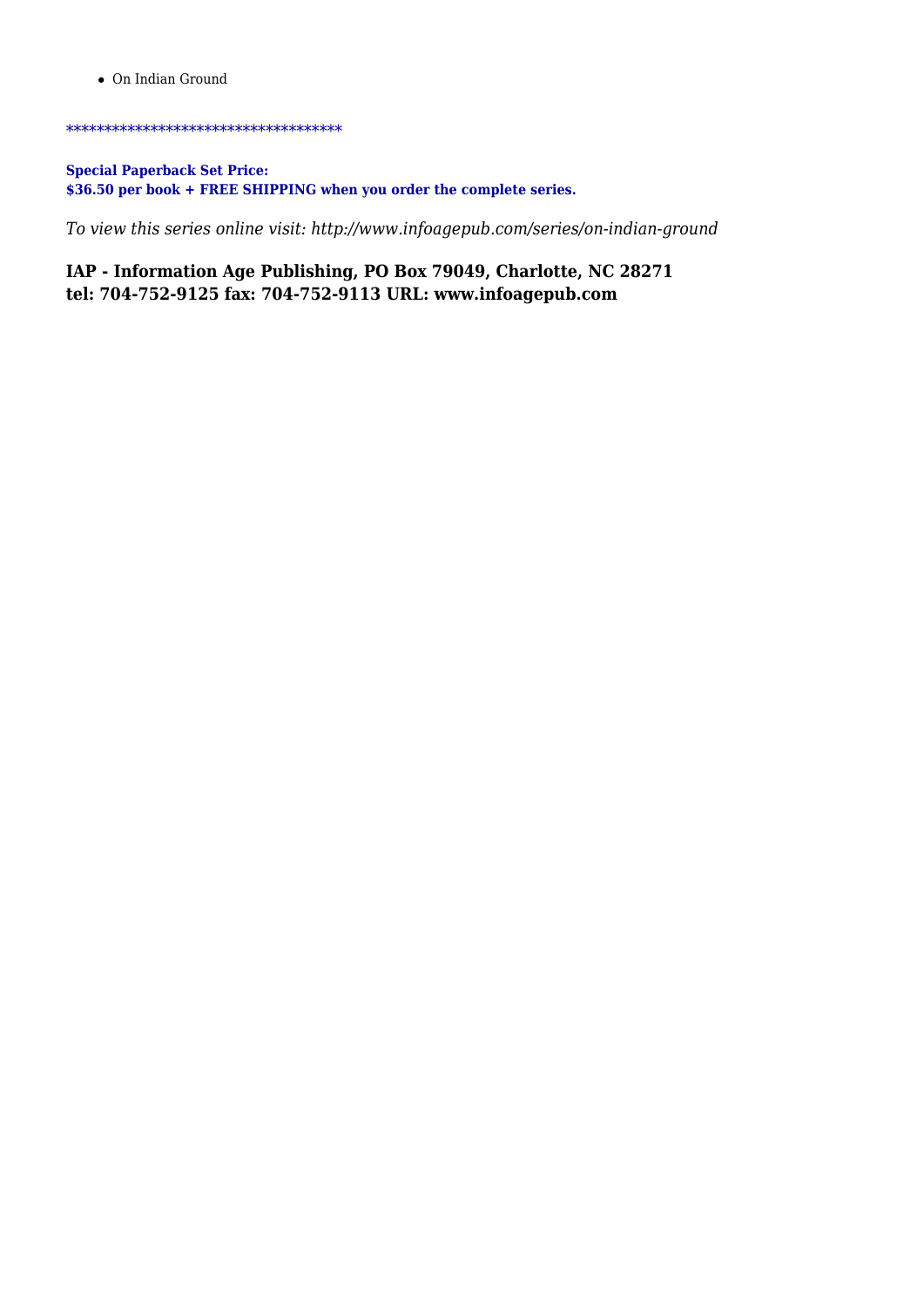

### On Indian Ground The Southwest

John W. Tippeconnic, Arizona State University and California State University San Marcos; Mary Jo Tippeconnic Fox, University of Arizona

2021. Paperback 978-1-64802-438-2 \$45.99. Hardcover 978-1-64802-439-9 \$85.99. eBook 978-1-64802-440-5 \$65.

On Indian Ground: The Southwest is one of ten regionally focused texts that explores American Indian/Alaska Native/Native Hawaiian education in depth. The text is designed to be used by educators of native youth and emphasizes best practices found throughout the state. Previous texts on American Indian education make wide-ranging general assumptions that all American Indians are alike. This series promotes specific interventions and relies on native ways of knowing to highlight place-based educational practices.

On Indian Ground: The Southwest looks at the history of Indian education within the southwestern states. The authors also analyze education policy and tribal education departments to highlight early childhood education, gifted and talented educational practice, parental involvement, language revitalization, counseling, and research. These chapters expose cross-cutting themes of sustainability, historical bias, economic development, health and wellness, and cultural competence.

The intended audience for this publication is primarily those educators who have American Indian/Alaska Native/Native Hawaiian students in their educational institutions. The articles range from early childhood and head start practices to higher education, including urban, rural and reservation schooling practices. A secondary audience: American Indian education researcher.

**CONTENTS:** Preface, *Joely Proudfit and Linda Sue Warner.* Introduction, *John W. Tippeconnic III and Mary Jo Tippeconnic Fox.* Southwest Indian Education History, *John R. Gram and Jon Reyhner.* Self-Determination Versus Settler Colonial Assimilationist Policies in Indian Education, *Jon Reyhner and Joseph Martin.* Southwest Tribal Perspectives on Native Language Learning and Assessment: Culture and Practice Implications for Early Childhood Education, *Christine P. Sims, Nicole L. Thompson, Jessica V. Barnes-Najor, and Lana Garcia.* Community Inspired Approaches to Indigenous Education in New Mexico, *Glenabah Martinez, Leola Tsinnajinnie-Paquin, Vincent Werito, Lorenda Belone, Cathy Gutierrez-Gomez, Terri Flowerday, Lloyd Lee, and Robin Zape-tah-hol-ah Minthorn.* Puente De Ho zho : An Evolving Story of Revitalization, Schooling, and Globalization in the Southwest, *Robert P. Kelty, Michael Fillerup, and Angelina E. Castagno.* Shifting Frames: Language Revitalization in Support of Tribal Sovereignty, *Elizabeth Ann Redd and Aresta Tsosie-Paddock.* Finding Face, Finding Heart, and Finding Foundation: The Making of an Indigenous Teacher, *Valerie J. Shirley.* A Native Perspective of the Social Studies Curriculum in Arizona, *Cynthia Benally.* Decolonial Praxis: Hopi/Tewa Educators Engage Critical Indigenous Theories and Pedagogy, *Jeremy Garcia.* Higher Education: Serving Native Students at Land Grant Institutions in the Southwest, *Kestrel A. Smith.* Giving Back as an Educational Outcome for Postsecondary Indigenous Students, *Jameson D. Lopez.* K'e , A daa' A kohwiinidzin: Relationships and Knowing Yourself, *Amelia I. Black and Cynthia Benally.* Connecting With Indigenous Students Using Trauma-Informed Approaches in Today's Educational Landscape, *Paulina Whitehat.* American Indian Education Funding: Funding Need, Sources, and Observations, *John W. Tippeconnic III and Mary Jo Tippeconnic Fox.* Culture and Power in Preparing Leaders for American Indian/Alaska Native Schools, *Joseph Martin.* Moving Toward Community Controlled Research: An Analysis of Research Policies of Arizona Tribes With Implications for Indian Country, *Naomi M. Tom.* American Indian Educational Architecture in the Southwest, *Jason Tippeconnic Fox and Mary Jo Tippeconnic Fox.* About the Contributors.



### On Indian Ground The Northwest

Michelle M. Jacob, University of Oregon; Stephany RunningHawk Johnson, University of Oregon

2019. Paperback 978-1-64113-900-7 \$45.99. Hardcover 978-1-64113-901-4 \$85.99. eBook 978-1-64113-902-1 \$65.

On Indian Ground: Northwest is the second of ten regionally focused texts that explores American Indian/Alaska Native/Native Hawaiian education in depth. The text is designed to be used by educators of Native youth and emphasizes best practices found throughout the region. Previous texts on American Indian education make wide-ranging general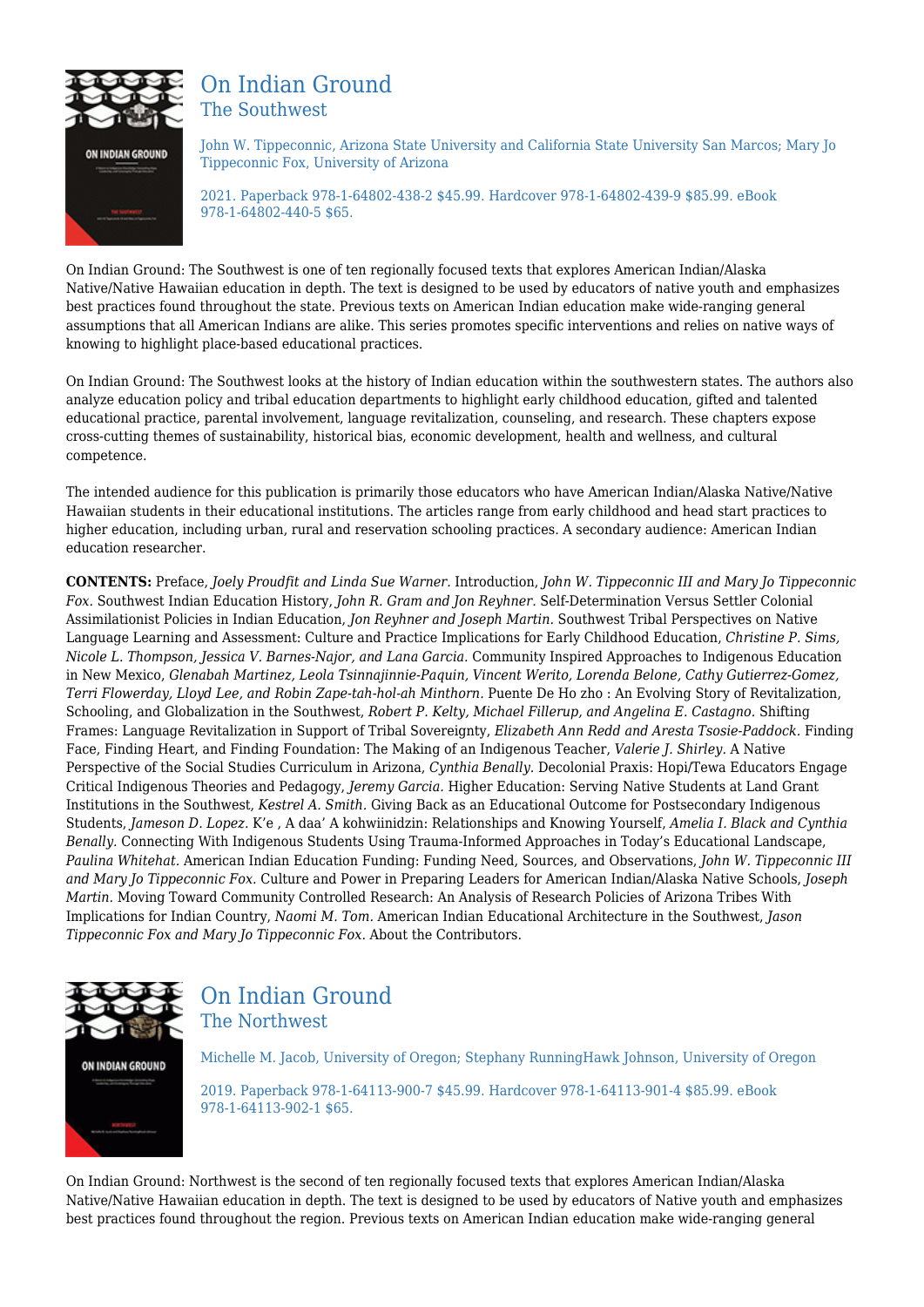assumptions that all American Indians are alike. This series promotes specific interventions and relies on Native ways of knowing to highlight place-based educational practices.

On Indian Ground: Northwest looks at the history of Indian education across the Pacific Northwest region. Authors also analyze education policy and Tribal education departments to highlight early childhood education, gifted and talented educational practice, parental involvement, language revitalization, counseling, and research. These chapters expose cross-cutting themes of sustainability, historical bias, economic development, health and wellness and cultural competence.

**CONTENTS:** Foreword. Preface: On Indian Ground: A Return to Indigenous Knowledge. Introduction, *Stephany RunningHawk Johnson, Edward Arlen Washines "Shx'my'ah," and Michelle M. Jacob.* Indian Education in the Northwest, *Tary Jeanne Tobin.* American Indian Education in Idaho: Dismantling the Deficit Model and Honoring Resilience, *Lindsey Schneider.* Rethinking Oregon Indian Education: Native American Studies Transforming Teacher Education, *Brook Colley and Roni Adams.* A Practical Approach to Improving Transition Services for American Indian Students, *Hobie Blackhorn.* Transforming Teaching and Learning Through Indigenous Strengths and Ways of Knowing, *Anthony B. Craig.* Pursuing Indigenous Education on Indigenous Terms: Portraits of Indigenous Education in Practice, *Leilani Sabzalian, Dawn Malliett, and Enna Helms.* K–12 Best Practices: The Effect of Graphic Organizers on Native American Students' Learning and Retention in Algebra, *Elese Adele Washines.* Indigenous Environmental Science on the Columbia River Plateau: Traditional Ecological Knowledge and the People of the Big River Field Class, *Jessica L. Black and Michelle M. Jacob.* Native College Student STEM Experiences: Assessing a Mentored Research Approach, *Carol Ward, Janie Demetropoulos, Hannah Horan, Meagan Rainock, Liberty Tatham, and Jake Wixom.* The Fruit of Protest and Listening to Indigenous Voices: The Continuing History of the University of Oregon Sapsik'wała Teacher Education Program, *Jerry Lee Rosiek and Jimmy Snyder.* Supporting Community Goals for Indigenous Language Revitalization in the Language Education Classroom, *Regan Anderson.* Language Revitalization and Vitality: Schools and Communities Working Together, *Joana Jansen, Valerie Switzler, and Janne Underriner.* About the Editors.



### On Indian Ground California

Joely Proudfit, California State University San Marcos ; Nicole Quinderro Myers‐Lim 2017. Paperback 9781681239125 \$45.99. Hardcover 9781681239132 \$85.99. eBook 9781681239149 \$65.

On Indian Ground: California is the first in a series of ten books on American Indian/Alaska Native/Native Hawaiian education. The focus of this text is the 110 tribes in California and the best practices available to educators of native students in K‐16.

This volume explores the history of California Indian education as well as current policies on early childhood education, gifted education, curriculum, counseling, funding, and research. The chapters provide a unique look at crosscutting themes, such as sustainability, economic development, health and wellness, and historical trauma and bias.

**CONTENTS:** Preface: On Indian Ground: A Return to Indigenous Knowledge. Introduction: A Return to Indigenous Knowledge: Generating Hope, Leadership, and Sovereignty Through Education. Protecting the Treasure: A History of Indigenous Education in California, *Kishan Lara‐Cooper.* History of Indian Education in California, *Sabine Nicole Talaugon.* Navigating the System: Key Elements and Processes, *Gerald A. Lieberman.* Tokoy: A Circle of Promise for the Santa Ynez Band of Chumash Indians, *Nicolasa I. Sandoval.* Early Learning and Best Practice in a Native American Head Start Program, *Tamara Alexander and Mikela Jones.* K–12 Best Practices: Creating Successful American Indian Students, *Melissa Leal.* Teaching Truth: Social Justice for California Native Students, *Joely Proudfit and Nicole Quinderro Myers‐Lim.* Revitalizing Critically Endangered Languages in California: Case Study and Promising Practices, *Theresa L. Gregor and Stanley Rodriguez.* Higher Education in California, ,i>Joely Proudfit and Linda Sue Warner. A Multilogical Approach to Giftedness: Creating a Space for Indigenous Knowledge, *Kishan Lara‐Cooper.* Assessing California State Curriculum and Its Impacts on K–12 Students, *Nicole Quinderro Myers‐Lim.* Counseling: Cultural Components to Counseling and Advising, *André P. Cramblit.* Miromaa: Awakening California Tribal Languages in Digital Spaces, *Tomio Endo.* Funding, Finance, and School Accountability, *Rodney Beaulieu.* Parents and Tribal Community Efforts, *Tishmall Turner and Hunwut Turner.* Educational Research: Using a Health‐Based Model, *Deborah J. Morton.* California Urban Indian Education, *Linda Sue Warner.* Addressing "Anti‐Indian" Historical Bias in California Public Schools Through Better Practices, *Sabine Nicole Talaugon.* About the Contributors.